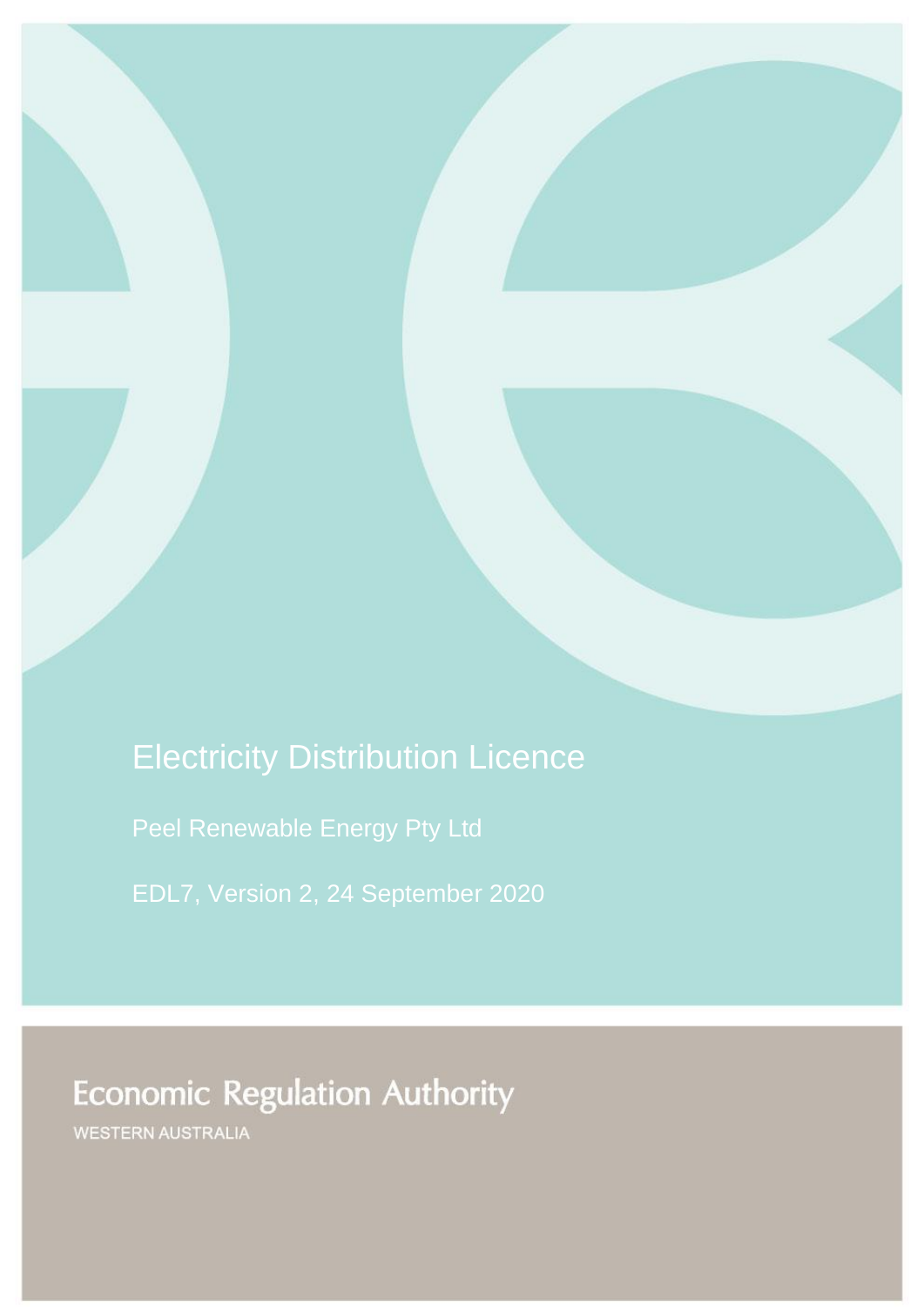## *ELECTRICITY INDUSTRY ACT 2004 (WA)*

<span id="page-1-2"></span><span id="page-1-1"></span><span id="page-1-0"></span>

| Licensee Name:            | Peel Renewable Energy Pty Ltd                           |
|---------------------------|---------------------------------------------------------|
|                           | ABN 24 634 578 206                                      |
| Licence Area:             | The area set out in the plan referred to in clause 2.5. |
| Licence Number:           | EDL7                                                    |
| <b>Commencement Date:</b> | 5 March 2020                                            |
| <b>Version Number:</b>    | 2                                                       |
| <b>Version Date</b>       | 24 September 2020                                       |
| <b>Expiry Date</b>        | 4 March 2050                                            |

Signed by the Chair of the Economic Regulation Authority

23 September 2020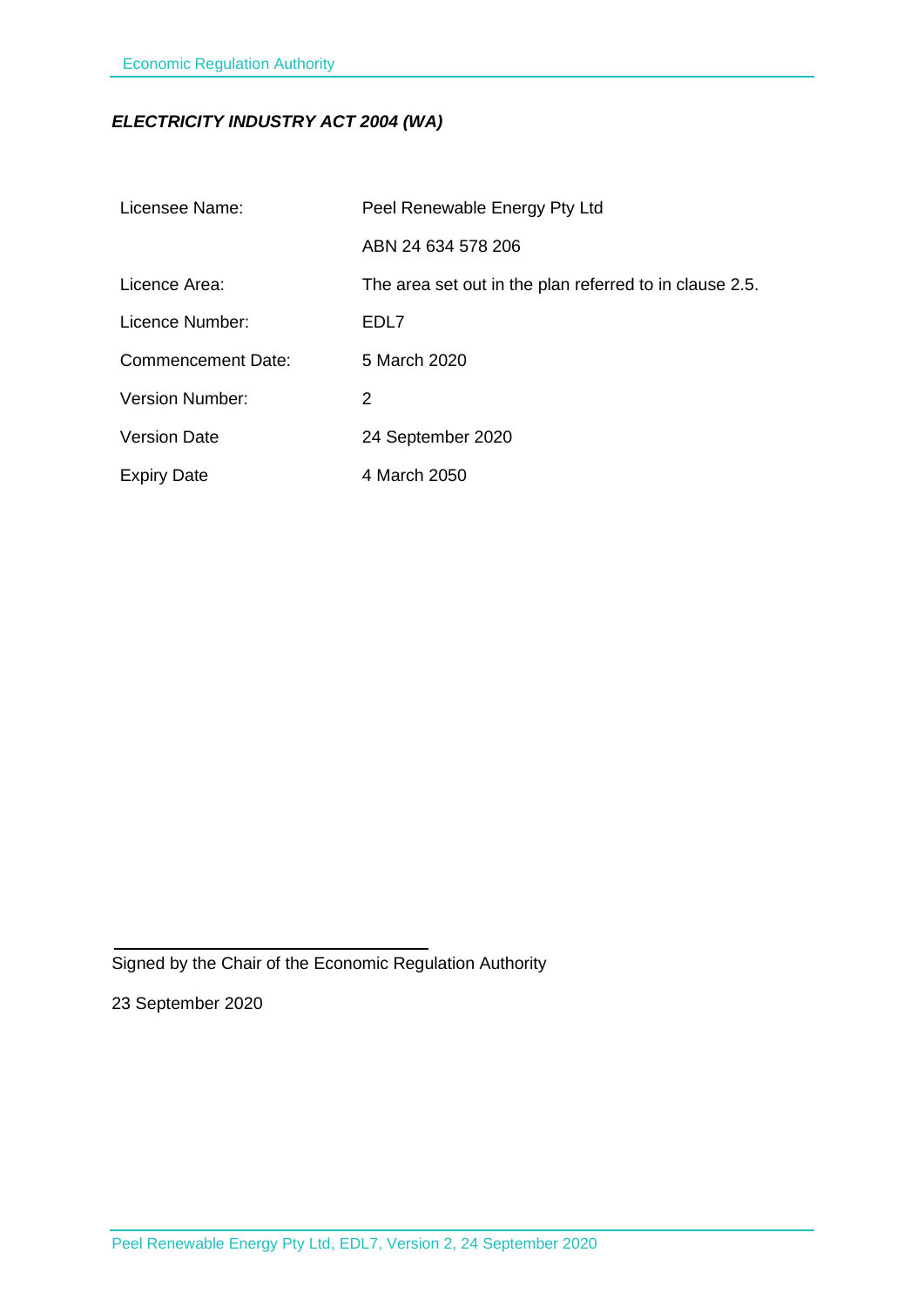# Index

| 1.             |     |                                                          |  |
|----------------|-----|----------------------------------------------------------|--|
|                | 1.1 |                                                          |  |
|                | 1.2 |                                                          |  |
| 2.             |     |                                                          |  |
|                | 2.1 |                                                          |  |
|                | 2.2 |                                                          |  |
|                | 2.3 |                                                          |  |
|                | 2.4 |                                                          |  |
|                | 2.5 |                                                          |  |
| 3.             |     |                                                          |  |
|                | 3.1 |                                                          |  |
|                | 3.2 |                                                          |  |
|                | 3.3 |                                                          |  |
|                | 3.4 |                                                          |  |
|                | 3.5 |                                                          |  |
|                | 3.6 |                                                          |  |
|                | 3.7 |                                                          |  |
|                | 3.8 |                                                          |  |
|                | 3.9 |                                                          |  |
| $\mathbf{4}$ . |     |                                                          |  |
|                | 4.1 |                                                          |  |
|                | 4.2 |                                                          |  |
|                | 4.3 |                                                          |  |
|                | 4.4 |                                                          |  |
|                | 4.5 |                                                          |  |
|                |     | 5. AUDITS AND PERFORMANCE REPORTING OBLIGATIONS 12       |  |
|                | 5.1 |                                                          |  |
|                | 5.2 |                                                          |  |
|                | 5.3 |                                                          |  |
| 6.             |     |                                                          |  |
|                | 6.1 |                                                          |  |
|                | 6.2 |                                                          |  |
|                | 6.3 |                                                          |  |
|                | 6.4 |                                                          |  |
|                | 6.5 |                                                          |  |
|                | 6.6 | Directions by the ERA to amend Standard Form Contract 14 |  |
|                | 6.7 |                                                          |  |
|                | 6.8 |                                                          |  |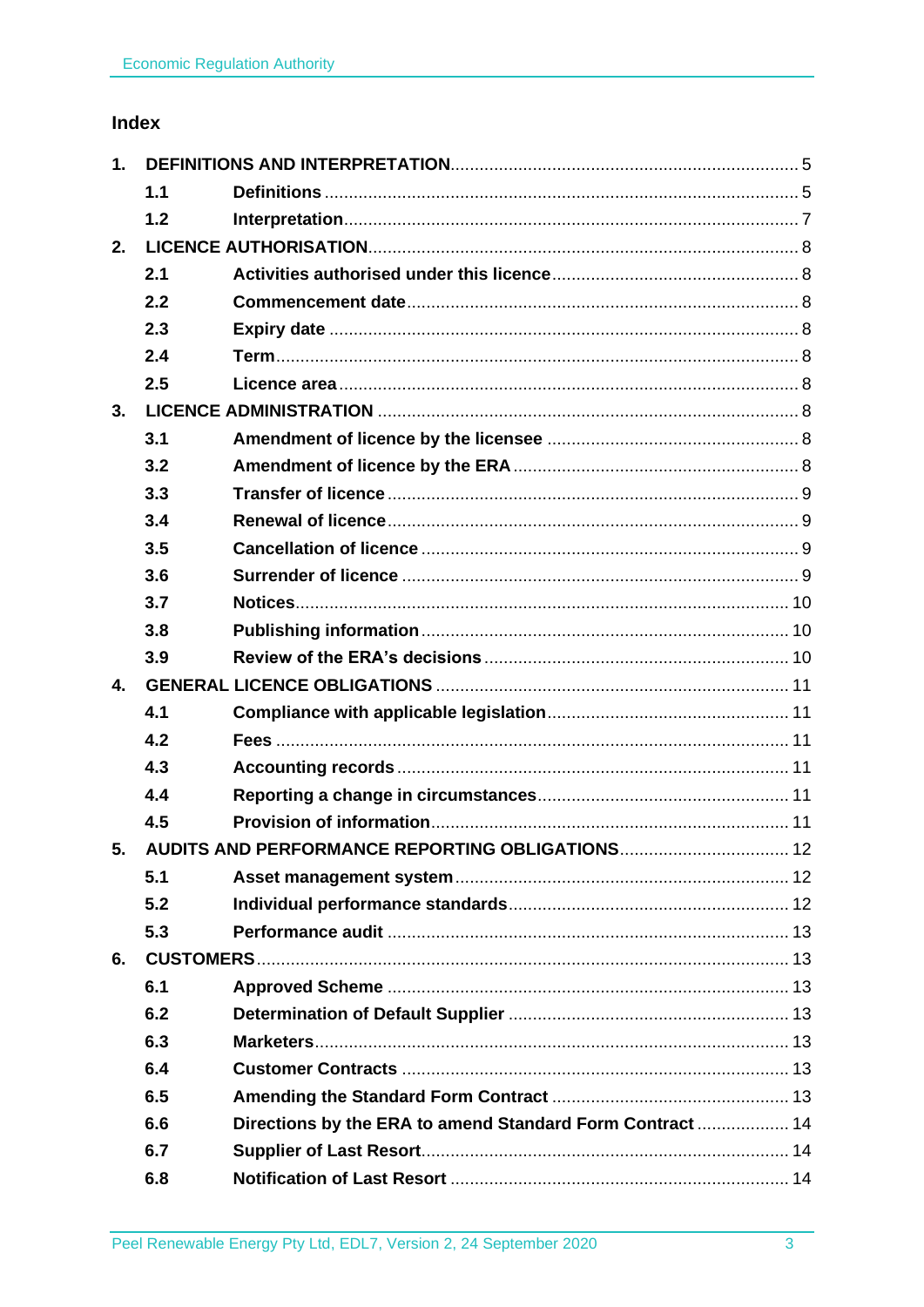| 6.9 |  |
|-----|--|
|     |  |
|     |  |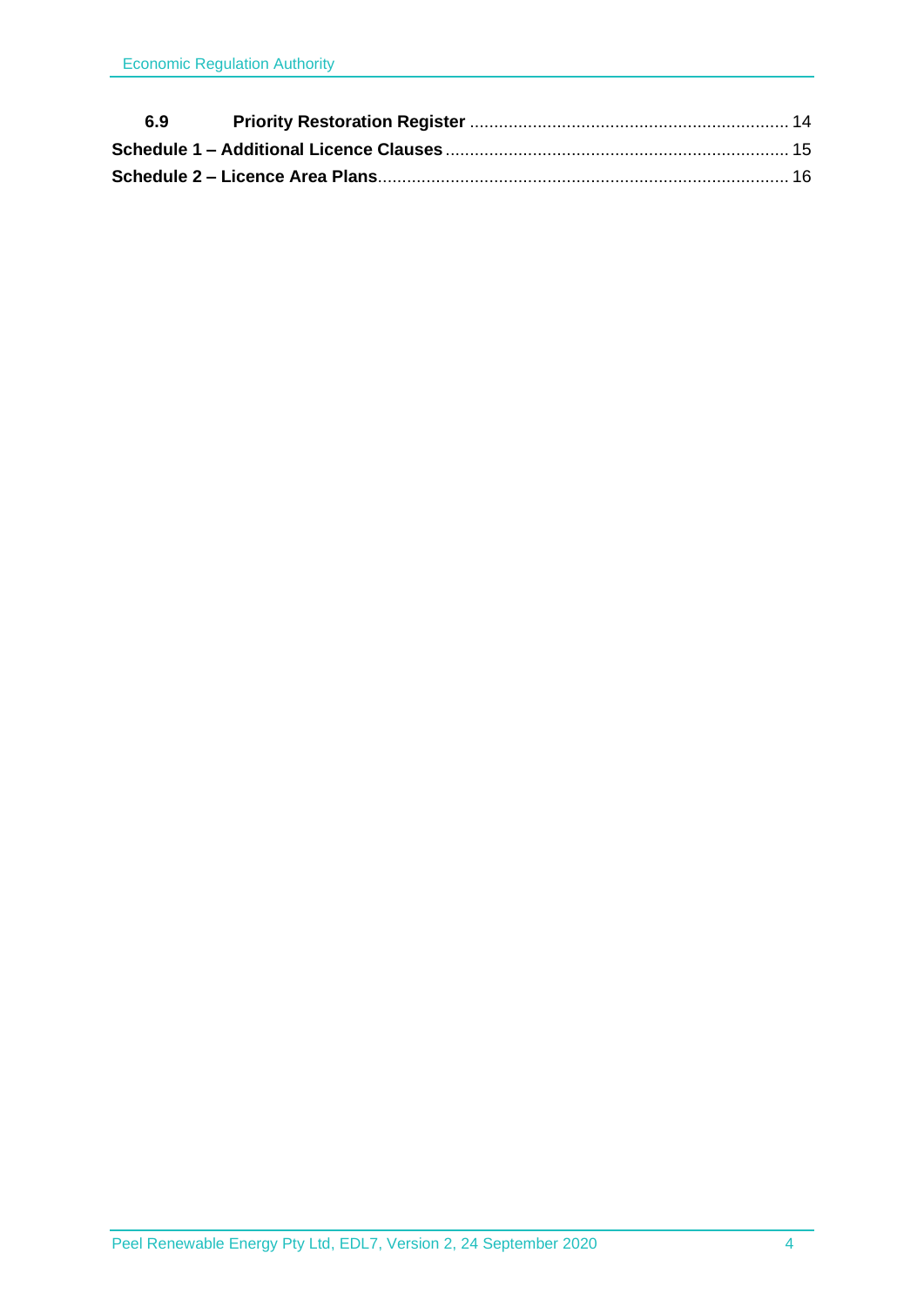## <span id="page-4-0"></span>**1. DEFINITIONS AND INTERPRETATION**

## <span id="page-4-1"></span>**1.1 Definitions**

1.1.1 In this *licence*, the following definitions apply unless the context otherwise requires:

*Act* means the *Electricity Industry Act 2004* (WA).

#### *applicable legislation* means:

- (a) the *Act*; and
- (b) the *Regulations* and the *Codes*.

*approved scheme* means a scheme approved under section 92 of the *Act.* 

*asset management system* means the measures that are to be taken by the *licensee* for the proper maintenance, expansion or reduction of the *licensee's assets*.

*business day* means a day which is not a Saturday, Sunday or a Public Holiday in Western Australia.

#### *Code* means:

- (a) the *Code of Conduct for the Supply of Electricity to Small Use Customers 2018*;
- (a) the *Electricity Industry (Customer Transfer) Code 2016*;
- (b) the *Electricity Industry (Metering) Code 2012*; and
- (c) the *Electricity Industry (Network Quality and Reliability of Supply) Code 2005*.

*commencement date* means the date the *licence* was first granted by the *ERA* being the date specified in clause 2.2.

*connection point* has the meaning given to that term in regulation 35 of the *Electricity Industry (Customer Contracts) Regulations 2005*.

*customer* has the meaning given to that term in section 3 of the *Act*.

*default supplier* has the meaning given to that term in regulation 35 of the *Electricity Industry (Customer Contracts) Regulations 2005.*

*distribution system* has the meaning given to that term in section 3 of the *Act*.

*electricity* has the meaning given to that term in section 3 of the *Act*.

#### *electronic means* means:

- (a) the internet;
- (b) email, being:
	- (i) in relation to the *ERA*, the *ERA's* email address as notified to the *licensee*; and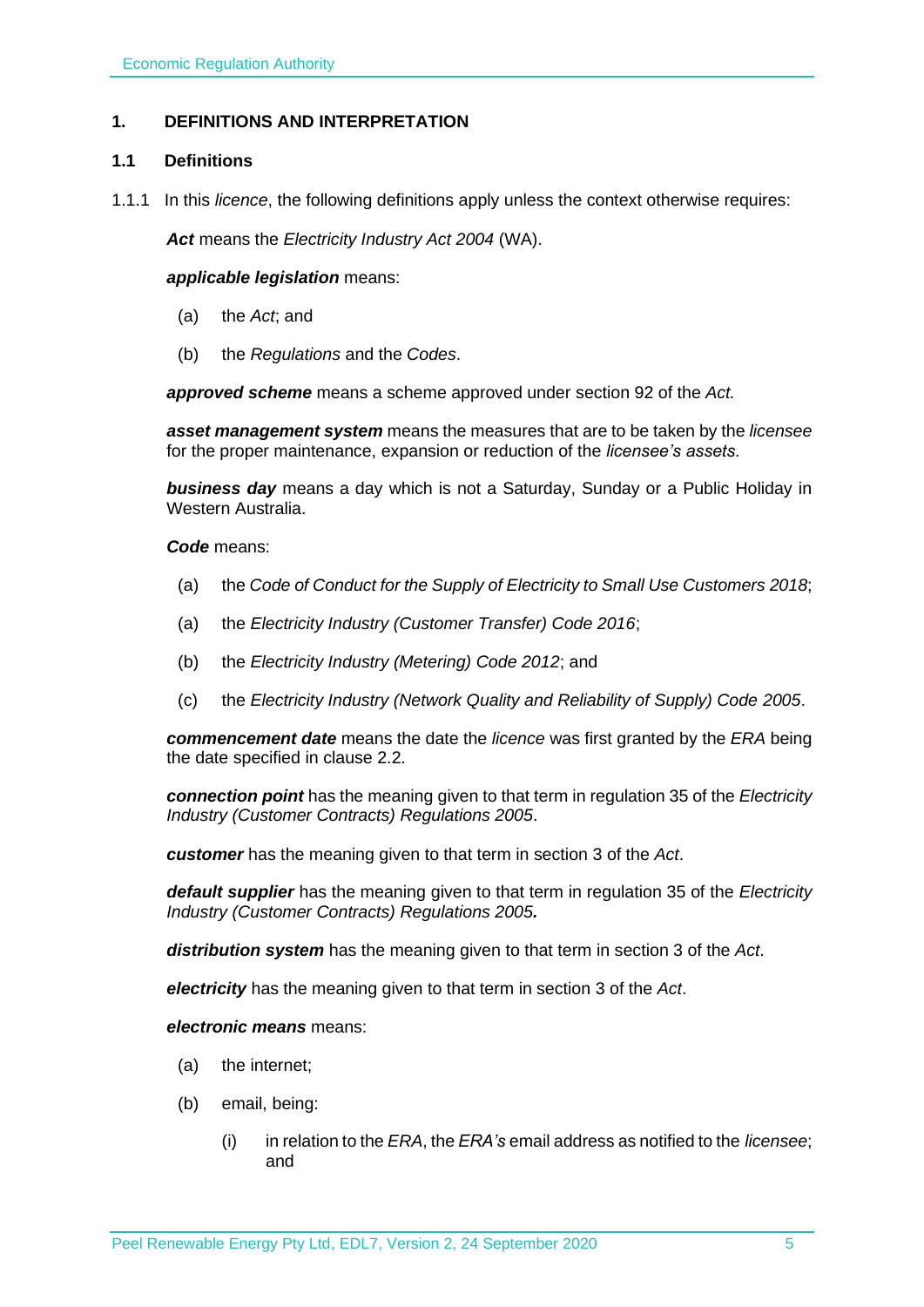- (ii) in relation to the *licensee*, the email address specified in the *licence* application or other such email address as notified in writing to the *ERA*; or
- (iii) any other similar means,

but does not include facsimile or telephone.

*ERA* means the Economic Regulation Authority.

*expiry date* means the date specified in clause 2.3*.*

*individual performance standards* mean any standards prescribed by the *ERA* for an individual *licensee* pursuant to clause 5.2 of the *licence*.

*interruption* means the temporary unavailability of supply from the *distribution system* to a *customer* but does not include disconnection.

*licence* means:

- (a) this document (excluding the title page and the second page of this document);
- (b) any Schedules to this document; and
- (c) any individual *performance standards* approved by the *ERA* pursuant to clause 5.2.

*licence area* is the area stated in clause 2.5 of this *licence.*

*licensee* means Peel Renewable Energy Pty Ltd, ABN 24 634 578 206.

*licensee's assets* means the *licensee*'s *distribution system*, *transmission system* or *generating works* (as the case may be).

*notice* means a written notice, agreement, consent, direction, representation, advice, statement or other communication required or given pursuant to, or in connection with, this *licence*.

*operate* has the meaning given to that term in section 3 of the *Act*.

*performance audit* means an audit of the effectiveness of measures taken by the *licensee* to meet the *performance criteria* in this *licence*.

*performance criteria* means:

- (a) the terms and conditions of the *licence*; and
- (b) any other relevant matter in connection with the *applicable legislation* that the *ERA* determines should form part of the *performance audit*.

*priority restoration register* means a register, process or document that determines the order of restoration of power in the event of an unplanned *interruption*.

**publish** in relation to a report or information means either:

(a) posting the report or information on the *licensee's* website; or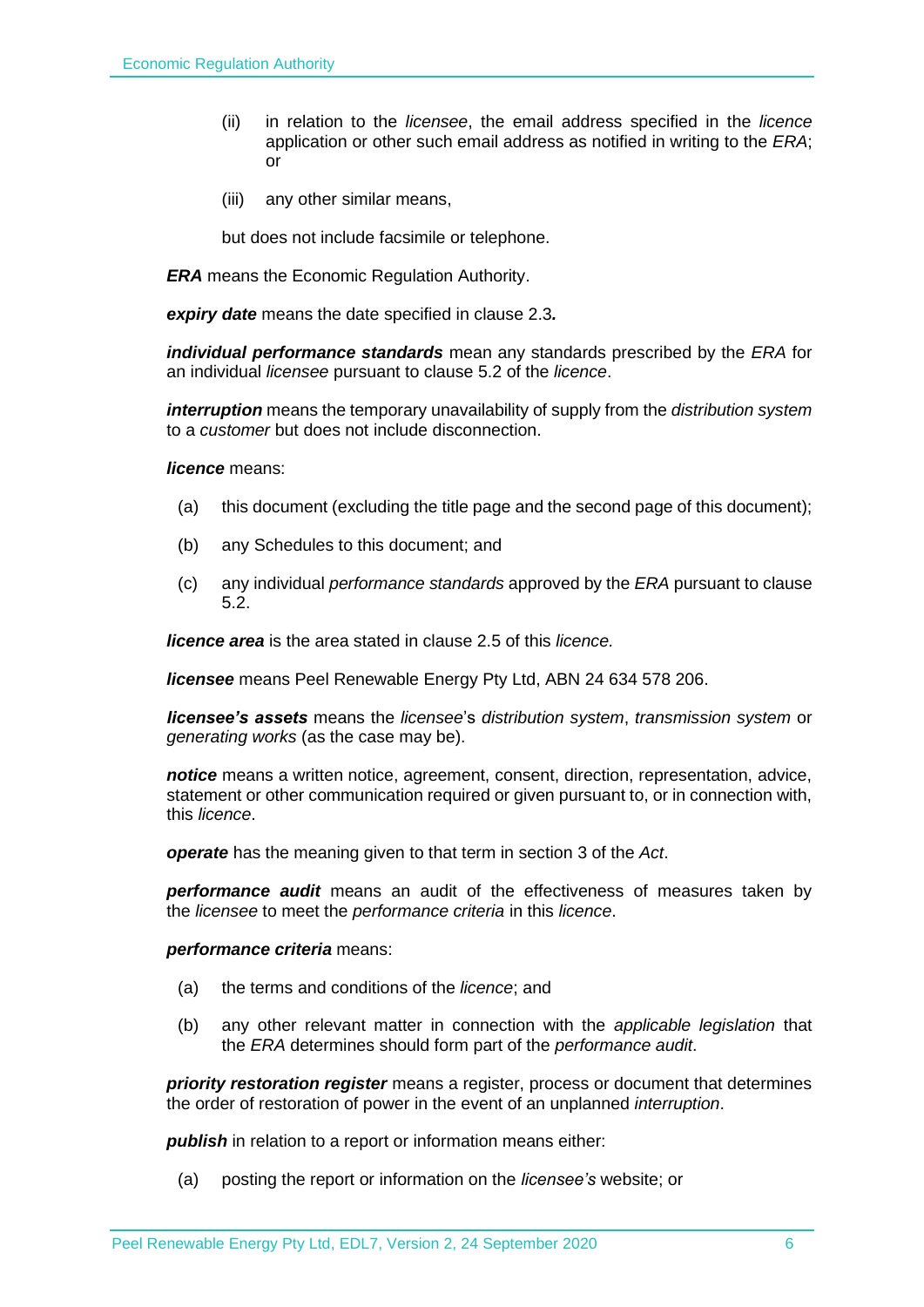(b) sending the report or information to the *ERA* to be published on the *ERA's* website.

#### *Regulations* means:

- (a) *Economic Regulation Authority (Licensing Funding) Regulations 2014*;
- (b) *Electricity Industry (Code of Conduct) Regulations 2005*;
- (c) *Electricity Industry (Customer Contracts) Regulations 2005*;
- (d) *Electricity Industry (Licence Conditions) Regulations 2005*;
- (e) *Electricity Industry (Obligation to Connect) Regulations 2005*; and
- (f) *Electricity Industry (Ombudsman Scheme) Regulations 2005.*

*related body corporate* has the meaning given to that term in section 50 of the *Corporations Act 2001 (Cwth)*.

*reviewable decision* means a decision by the *ERA* pursuant to:

- (a) clause 3.8.3;
- (b) clause 5.1.5;
- (c) clause 5.1.7;
- (d) clause 5.2.2;
- (e) clause 5.3.2; or
- (f) clause 5.3.4.

of this *licence*.

*small use customer* has the same meaning as the meaning given to "customer" in section 47 of the *Act*.

*supply* has the meaning given to that term in section 3 of the *Act*.

*version* date means the date on which the *licence* was last amended pursuant to clause 3.1 or clause 3.2.

## <span id="page-6-0"></span>**1.2 Interpretation**

1.2.1 A reference in this *licence* to any *applicable legislation* includes, unless the context otherwise requires, any statutory modification, amendment, replacement or re-enactment of that *applicable legislation*.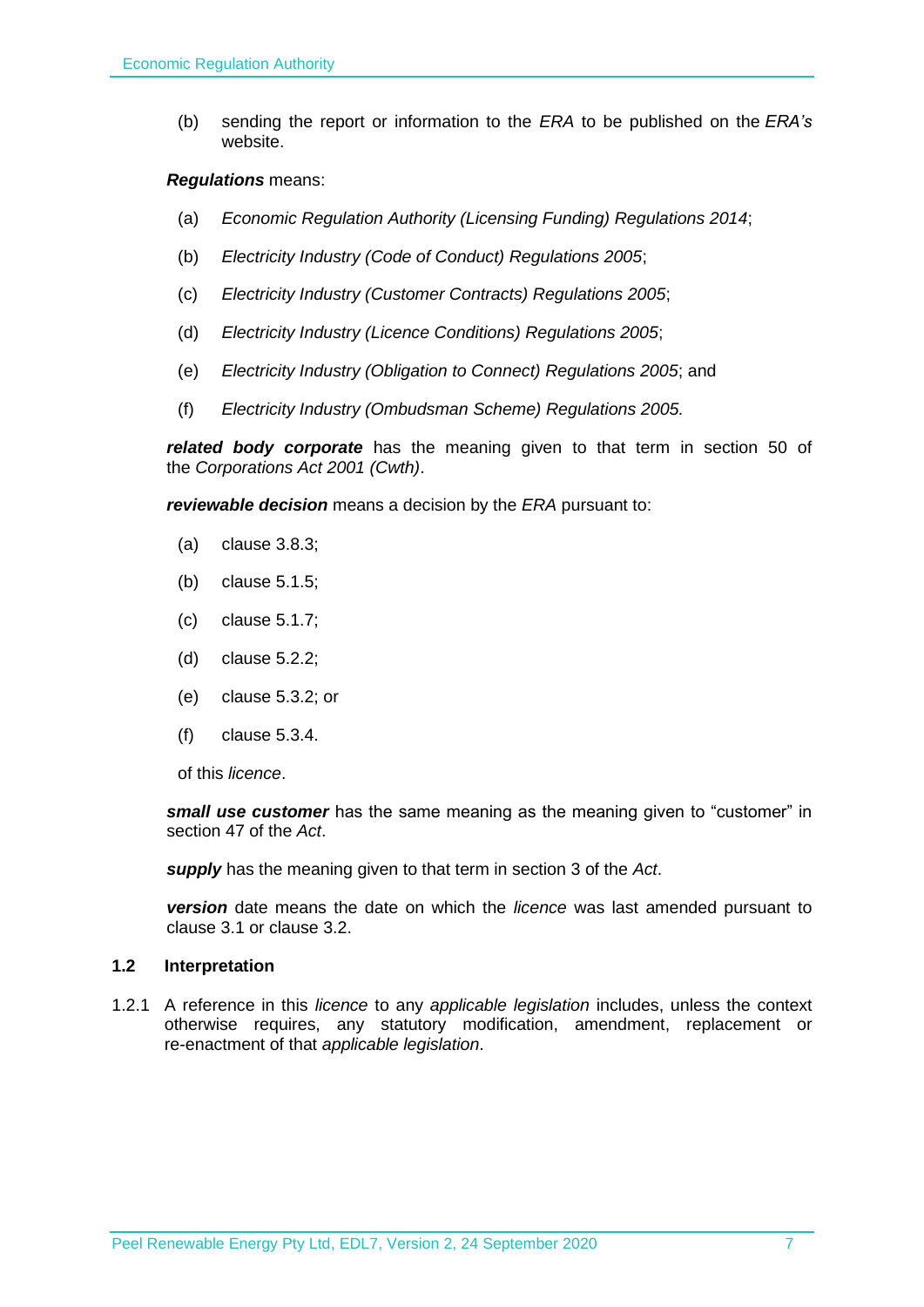## <span id="page-7-0"></span>**2. LICENCE AUTHORISATION**

#### <span id="page-7-1"></span>**2.1 Activities authorised under this licence**

2.1.1 The *licensee* is granted a *licence* for the *licence area* to construct and *operate* a new *distribution system* or *operate* an existing *distribution system* in accordance with the terms and conditions of this *licence*.

#### <span id="page-7-2"></span>**2.2 Commencement date**

2.2.1 5 March 2020

## <span id="page-7-3"></span>**2.3 Expiry date**

2.3.1 4 March 2050

## <span id="page-7-4"></span>**2.4 Term [Section 15 of the Act]**

- 2.4.1 This *licence* commences on the *commencement date* and continues until the earlier of:
	- (g) the cancellation of the *licence* pursuant to clause 3.5 of this *licence*;
	- (h) the surrender of the *licence* pursuant to clause 3.6 of this *licence*; or
	- (i) the *expiry date*.

## <span id="page-7-5"></span>**2.5 Licence area**

2.5.1 The *licence area* is set out in plan(s):

ERA-EL-156(A)

2.5.2 The *licence area* plan(s) is provided in Schedule 2.

## <span id="page-7-6"></span>**3. LICENCE ADMINISTRATION**

#### <span id="page-7-7"></span>**3.1 Amendment of licence by the licensee [Section 21 of the Act]**

3.1.1 The *licensee* may apply to the *ERA* to amend the *licence* in accordance with the *Act.*

#### <span id="page-7-8"></span>**3.2 Amendment of licence by the ERA [Section 22 of the Act]**

- 3.2.1 Subject to any *applicable legislation*, the *ERA* may amend the *licence* at any time in accordance with this clause.
- 3.2.2 Before amending the *licence* under clause 3.2.1, the *ERA* must:
	- (a) provide the *licensee* with written *notice* of the proposed amendments under consideration by the *ERA*;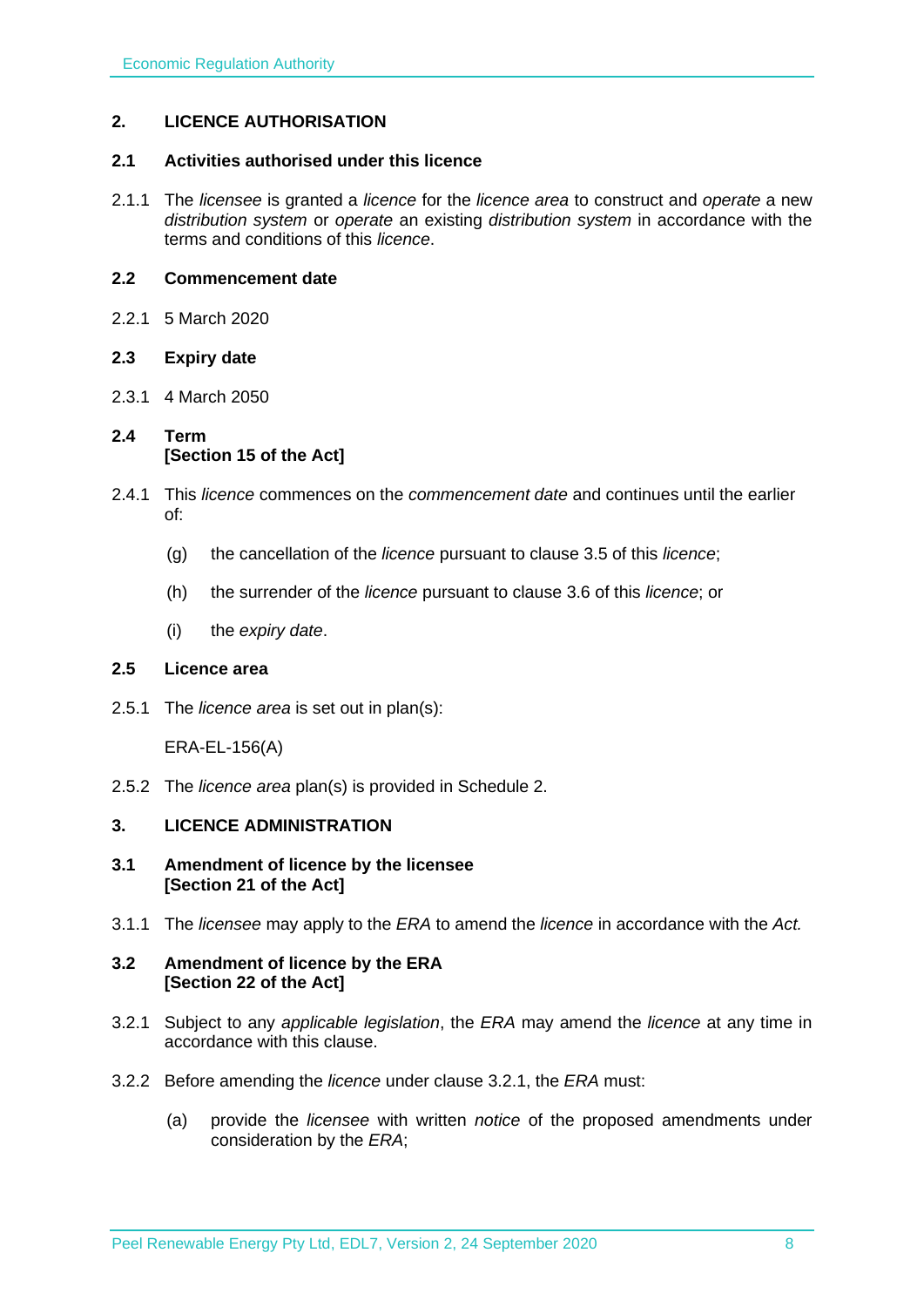- (b) allow 15 *business days* for the *licensee* to make submissions on the proposed amendments; and
- (c) take into consideration those submissions.
- 3.2.3 This clause also applies to the substitution of the existing *licence*.
- 3.2.4 For avoidance of doubt, the *licensee* will not have to pay a fee for amendments under clause 3.2.1.

## <span id="page-8-0"></span>**3.3 Transfer of licence [Section 18 of the Act]**

3.3.1 This *licence* may be transferred only in accordance with the *Act.*

## <span id="page-8-1"></span>**3.4 Renewal of licence [Section 16 of the Act]**

3.4.1 This *licence* may be renewed only in accordance with the *Act*.

#### <span id="page-8-2"></span>**3.5 Cancellation of licence [Section 35 of the Act]**

3.5.1 This *licence* may be cancelled only in accordance with the *Act*.

## <span id="page-8-3"></span>**3.6 Surrender of licence [Schedule 1 of the Act]**

- 3.6.1 The *licensee* may only surrender the *licence* pursuant to this clause 3.6.
- 3.6.2 If the *licensee* intends to surrender the *licence* the *licensee* must, by *notice* in writing to the *ERA*:
	- (a) set out the date that the *licensee* wishes the surrender of the *licence* to be effective; and
	- (b) set out the reasons why the *licensee* wishes to surrender the *licence*, including the reasons why it would not be contrary to the public interest for the surrender of the *licence* to be effective on the date set out in the *notice*.
- 3.6.3 Upon receipt of the *notice* from the *licensee* pursuant to clause 3.6.2, the *ERA* will publish the *notice*.
- 3.6.4 Notwithstanding clause 3.6.2, the surrender of the *licence* will only take effect on the later of the day that:
	- (a) the *ERA* publishes a *notice* of the surrender in the Western Australian Government Gazette, such date to be at the discretion of the *ERA*; and
	- (b) the *licensee* hands back the *licence* to the *ERA*.
- 3.6.5 The *licensee* will not be entitled to a refund of any fees by the *ERA*.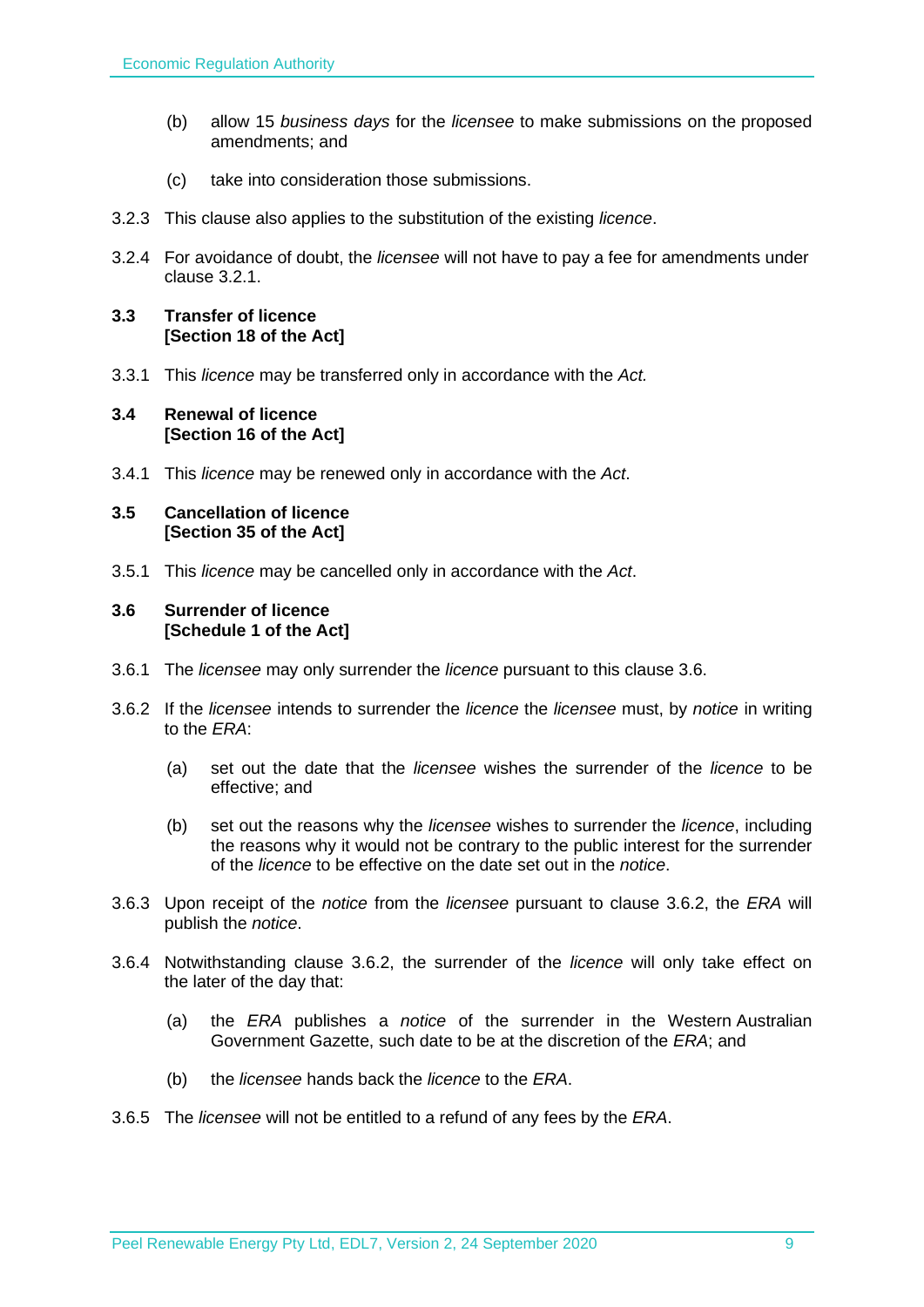## <span id="page-9-0"></span>**3.7 Notices**

- 3.7.1 Unless otherwise specified, all *notices* must be in writing.
- 3.7.2 A *notice* will be regarded as having been sent and received:
	- (a) when delivered in person to the addressee; or
	- (b) three *business days* after the date of posting if the *notice* is posted in Western Australia; or
	- (c) five *business days* after the date of posting if the *notice* is posted outside Western Australia; or
	- (d) if sent by facsimile when, according to the sender's transmission report, the *notice* has been successfully received by the addressee; or
	- (e) if sent by *electronic means* when, according to the sender's electronic record, the *notice* has been successfully sent to the addressee.

## <span id="page-9-1"></span>**3.8 Publishing information**

- 3.8.1 The *ERA* may direct the *licensee* to *publish*, within a specified timeframe, any information it considers relevant in connection with the *licensee* or the performance by the *licensee* of its obligations under this *licence*.
- 3.8.2 Subject to clause 3.8.3, the *licensee* must *publish* the information referred to in clause 3.8.1.
- 3.8.3 If the *licensee* considers that the information is confidential it must:
	- (a) immediately notify the *ERA*; and
	- (b) seek a review of the *ERA's* decision in accordance with clause 3.9.
- 3.8.4 Once it has reviewed the decision, the *ERA* will direct the *licensee* in accordance with the review to:
	- (a) *publish* the information;
	- (b) *publish* the information with the confidential information removed or modified; or
	- (c) not *publish* the information.

#### <span id="page-9-2"></span>**3.9 Review of the ERA's decisions**

- 3.9.1 The *licensee* may seek a review of a *reviewable decision* by the *ERA* pursuant to this *licence* in accordance with the following procedure:
	- (a) the *licensee* shall make a submission on the subject of the *reviewable decision* within 10 *business days* (or other period as approved by the *ERA*) of the decision; and
	- (b) the *ERA* will consider the submission and provide the *licensee* with a written response within 20 *business days*.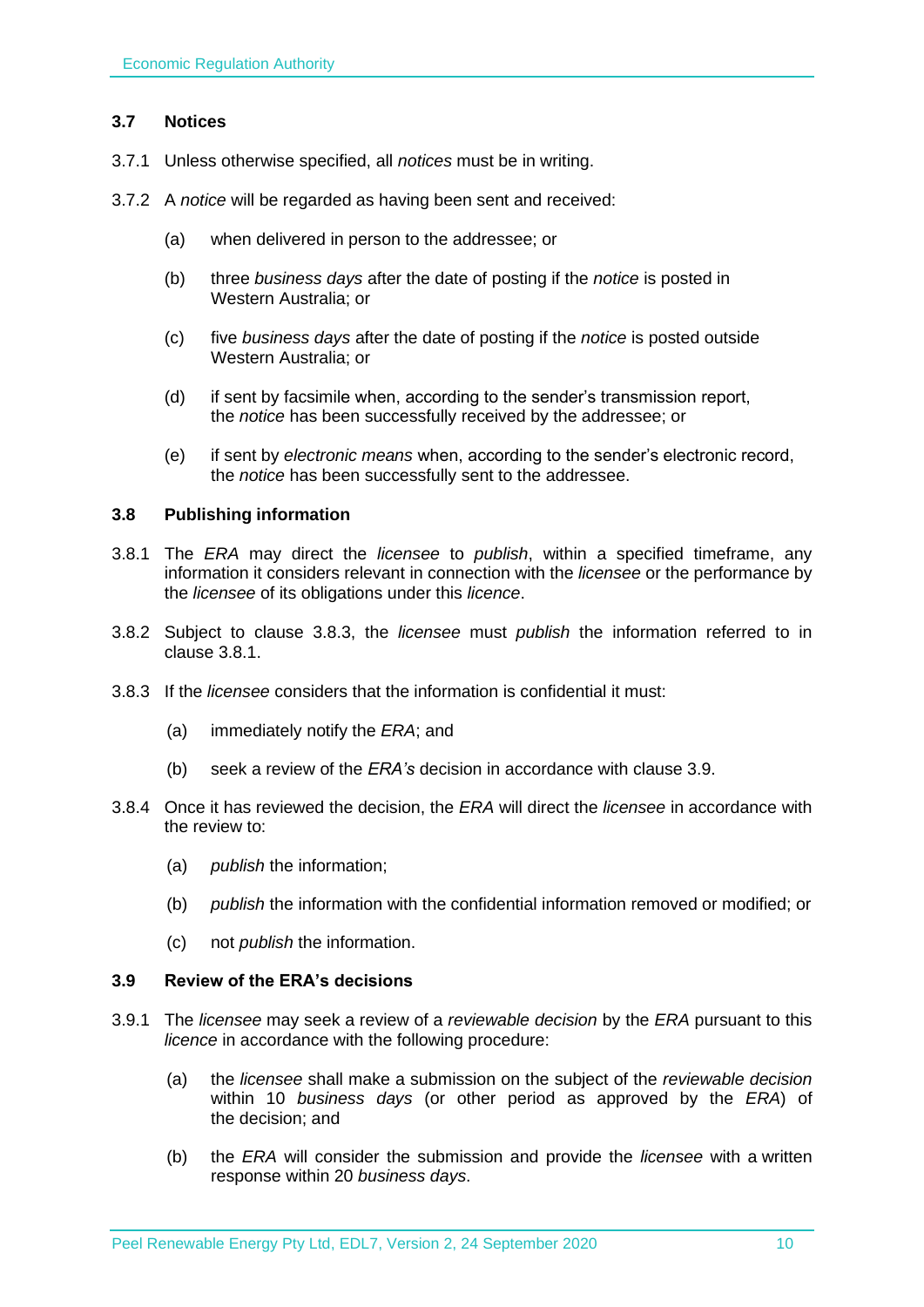3.9.2 For avoidance of doubt, this clause does not apply to a decision of the *ERA* pursuant to the *Act*, nor does it restrict the *licensee's* right to have a decision of the *ERA* reviewed in accordance with the *Act*.

## <span id="page-10-0"></span>**4. GENERAL LICENCE OBLIGATIONS**

#### <span id="page-10-1"></span>**4.1 Compliance with applicable legislation**

4.1.1 Subject to any modifications or exemptions granted pursuant to the *Act*, the *licensee* must comply with any *applicable legislation*.

## <span id="page-10-2"></span>**4.2 Fees**

4.2.1 The *licensee* must pay the applicable fees and charges in accordance with the *Regulations*.

## <span id="page-10-3"></span>**4.3 Accounting records [Schedule 1 of the Act]**

4.3.1 The *licensee* and any *related body corporate* must maintain accounting records that comply with standards issued by the Australian Accounting Standards Board or equivalent International Accounting Standards.

## <span id="page-10-4"></span>**4.4 Reporting a change in circumstances**

- 4.4.1 The *licensee* must report to the *ERA*:
	- (a) if the *licensee* is under external administration as defined by the *Corporations Act 2001 (Cwth)* within 2 *business days* of such external administration occurring; or
	- (b) if the *licensee*:
		- (i) experiences a change in the *licensee's* corporate, financial or technical circumstances upon which this *licence* was granted; and
		- (ii) the change may materially affect the *licensee's* ability to perform its obligations under this *licence*,

within 10 *business days* of the change occurring; or

- (c) if the:
	- (i) *licensee's* name;
	- (ii) *licensee's* ABN; or
	- (iii) *licensee's* address,

changes, within 10 *business days* of the change occurring.

#### <span id="page-10-5"></span>**4.5 Provision of information [Schedule 1 of the Act]**

4.5.1 The *licensee* must provide to the *ERA,* in the manner and form described by the *ERA,*  specified information on any matter relevant to the operation or enforcement of the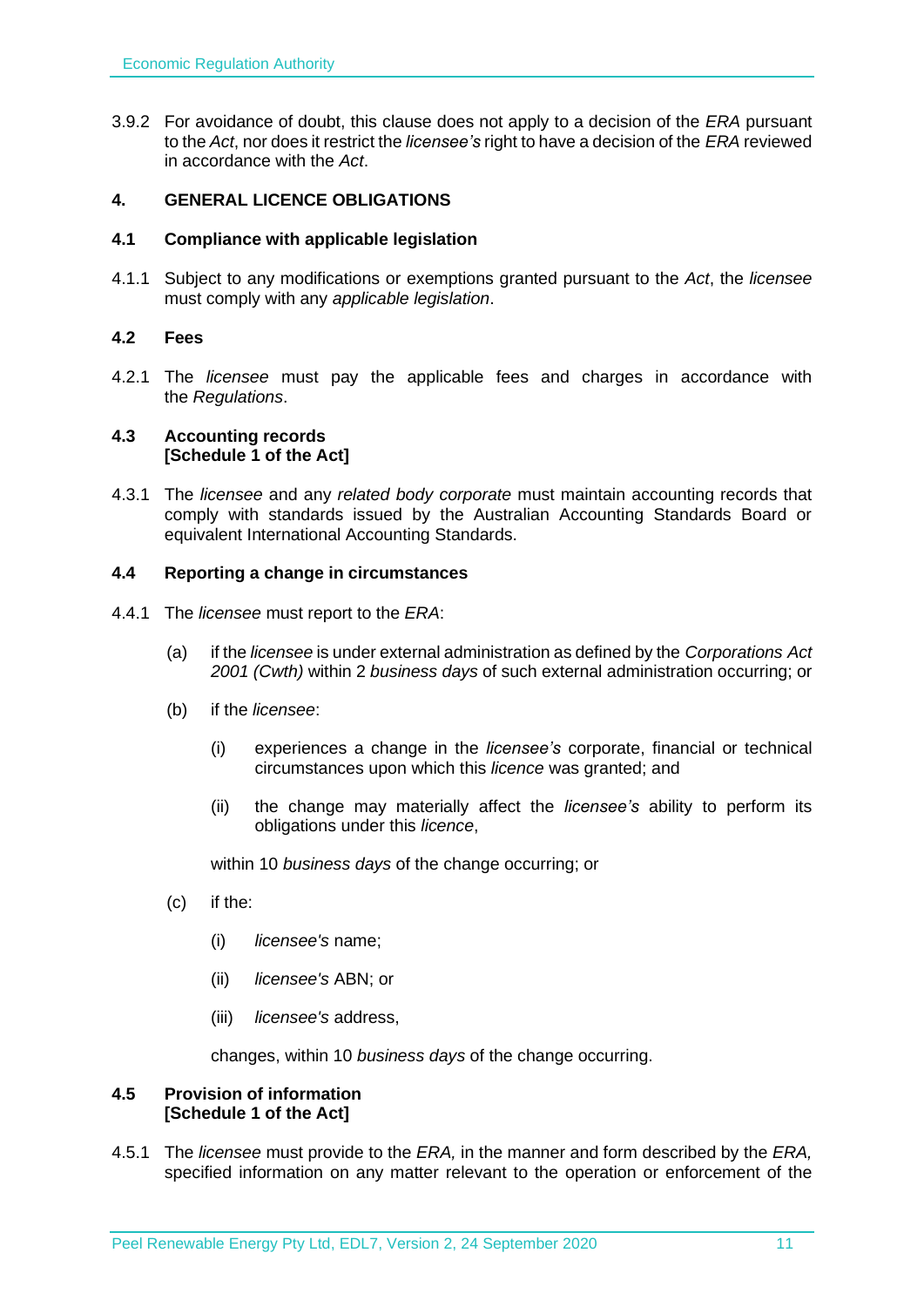*licence*, the operation of the licensing scheme provided for in Part 2 of the *Act*, or the performance of the *ERA's* functions under that Part.

## <span id="page-11-0"></span>**5. AUDITS AND PERFORMANCE REPORTING OBLIGATIONS**

#### <span id="page-11-1"></span>**5.1 Asset management system [Section 14 of the Act]**

- 5.1.1 The *licensee* must provide for an *asset management system* in respect of the *licensee's assets*.
- 5.1.2 The *licensee* must notify the *ERA* of the details of the *asset management system* within five *business days* from the later of:
	- (a) the *commencement date*; and
	- (b) the completion of construction of the *licensee's assets*.
- 5.1.3 The *licensee* must notify the *ERA* of any substantial change to the *asset management system* within ten *business days* of such change.
- 5.1.4 The *licensee* must provide the *ERA* with a report by an independent expert, acceptable to the *ERA*, as to the effectiveness of the *asset management system* not less than once in every period of 24 months calculated from the *commencement date (*or any longer period that the *ERA* allows by *notice* in writing).
- 5.1.5 The *licensee* must comply, and must require the *licensee's* expert to comply, with the *ERA's* standard audit guidelines.
- 5.1.6 The *licensee* may seek a review of any of the requirements of the *ERA*'s standard audit guidelines dealing with the *asset management system* in accordance with clause 3.9.
- 5.1.7 The review of the *asset management system* must be conducted by an independent expert approved by the *ERA*. If the *licensee* fails to nominate an independent expert within one month of the date that the review of the *asset management system* was due, or the independent expert nominated by the *licensee* is rejected on two successive occasions by the *ERA*, the *ERA* may choose an independent expert to conduct the review of the *asset management system*.

#### <span id="page-11-2"></span>**5.2 Individual performance standards**

- 5.2.1 Performance standards are contained in *applicable legislation*.
- 5.2.2 The *ERA* may prescribe *individual performance standards* applying to the *licensee* in respect of the *licensee's* obligations under this *licence* or the *applicable legislation*.
- 5.2.3 Before approving any *individual performance standards* under this clause, the *ERA* will:
	- (a) provide the *licensee* with a copy of the proposed *individual performance standards*;
	- (b) allow 15 *business days* for the *licensee* to make submissions on the proposed *individual performance standards*; and
	- (c) take into consideration those submissions.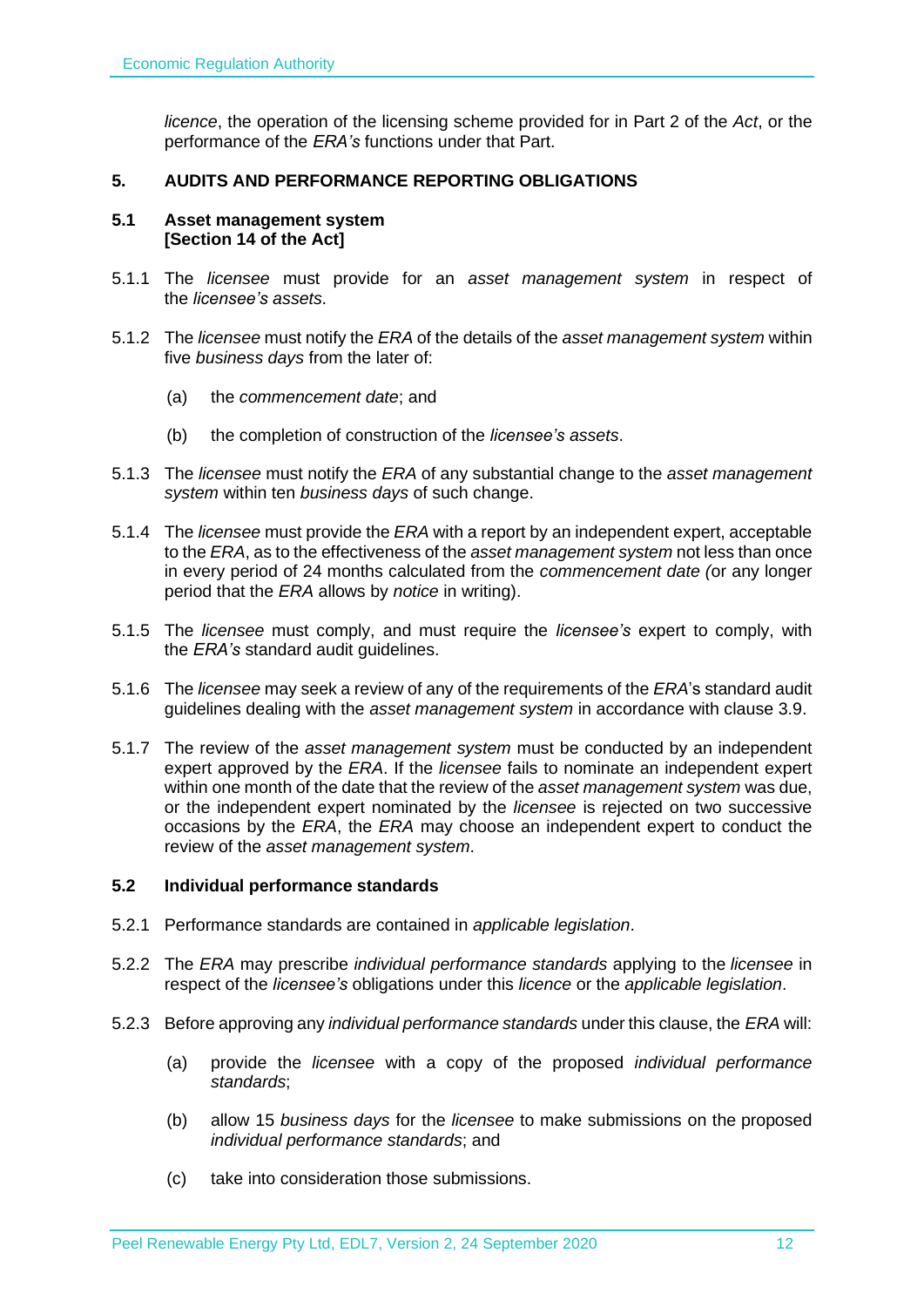5.2.4 Once approved by the *ERA*, the *individual performance standards* are included as additional *terms and conditions* to this *licence*.

#### <span id="page-12-0"></span>**5.3 Performance audit [Section 13 of the Act]**

- 5.3.1 The *licensee* must, unless otherwise notified in writing by the *ERA*, provide the *ERA* with a *performance audit* within 24 months after the *commencement date*, and every 24 months thereafter.
- 5.3.2 The *licensee* must comply, and must require the *licensee's* auditor to comply, with the *ERA's* standard audit guidelines.
- 5.3.3 The *licensee* may seek a review of any of the requirements of the *ERA*'s standard audit guidelines in accordance with clause 3.9.
- 5.3.4 The *performance audit* must be conducted by an independent auditor approved by the *ERA*. If the *licensee* fails to nominate an auditor within one month of the date that the *performance audit* was due, or the auditor nominated by the *licensee* is rejected on two successive occasions by the *ERA*, the *ERA* may choose an independent auditor to conduct the *performance audit*.

## <span id="page-12-1"></span>**6. CUSTOMERS**

#### <span id="page-12-2"></span>**6.1 Approved Scheme [Section 101 of the Act]**

- 6.1.1 The *licensee* must not *supply electricity to small use customers* unless the *licensee* is:
	- (a) a member of an *approved scheme*; and
	- (b) bound by, and compliant with, any decision or direction of the electricity ombudsman under the *approved scheme*.

## <span id="page-12-3"></span>**6.2 Determination of Default Supplier**

6.2.1 The *licensee* must determine, from time to time, the *default supplier* for each *connection point* that connects to a *distribution system* operated by the *licensee.*

## <span id="page-12-4"></span>**6.3 Marketers**

Not Used

<span id="page-12-5"></span>**6.4 Customer Contracts [Section 54 of the Act]**

Not Used

## <span id="page-12-6"></span>**6.5 Amending the Standard Form Contract [Section 52 of the Act]**

Not Used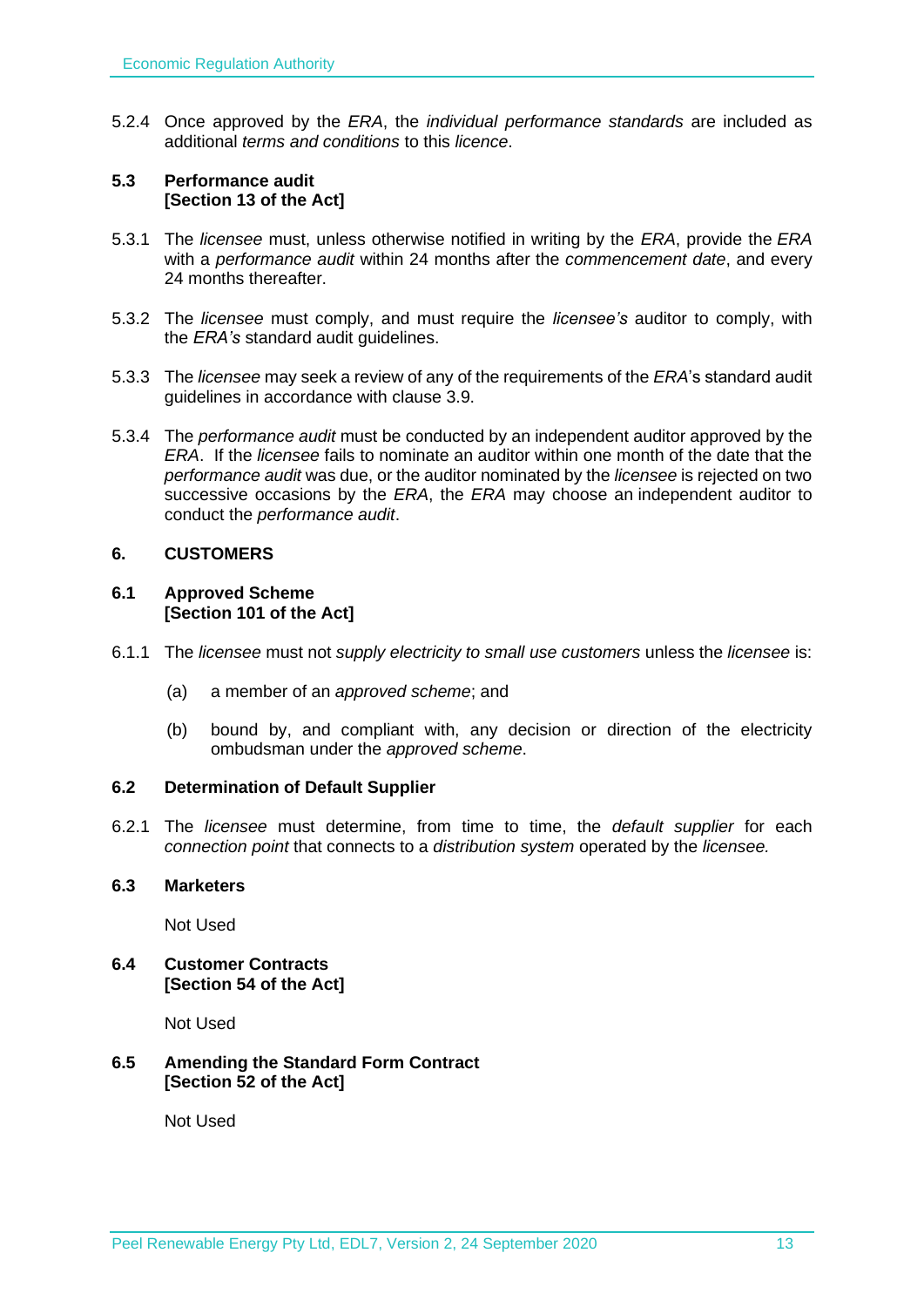## <span id="page-13-0"></span>**6.6 Directions by the ERA to amend Standard Form Contract [Section 53 of the Act]**

Not Used

## <span id="page-13-1"></span>**6.7 Supplier of Last Resort [Section 76 of the Act]**

Not Used

## <span id="page-13-2"></span>**6.8 Notification of Default Supply**

Not Used

#### <span id="page-13-3"></span>**6.9 Priority Restoration Register**

- 6.9.1 The *licensee* must create and maintain a *priority restoration register.*
- 6.9.2 The *priority restoration register* must relate to all *customers* of the *licensee* including but not limited to *small use customers.*
- 6.9.3 The *priority restoration register* must comply with any criteria determined by the Minister.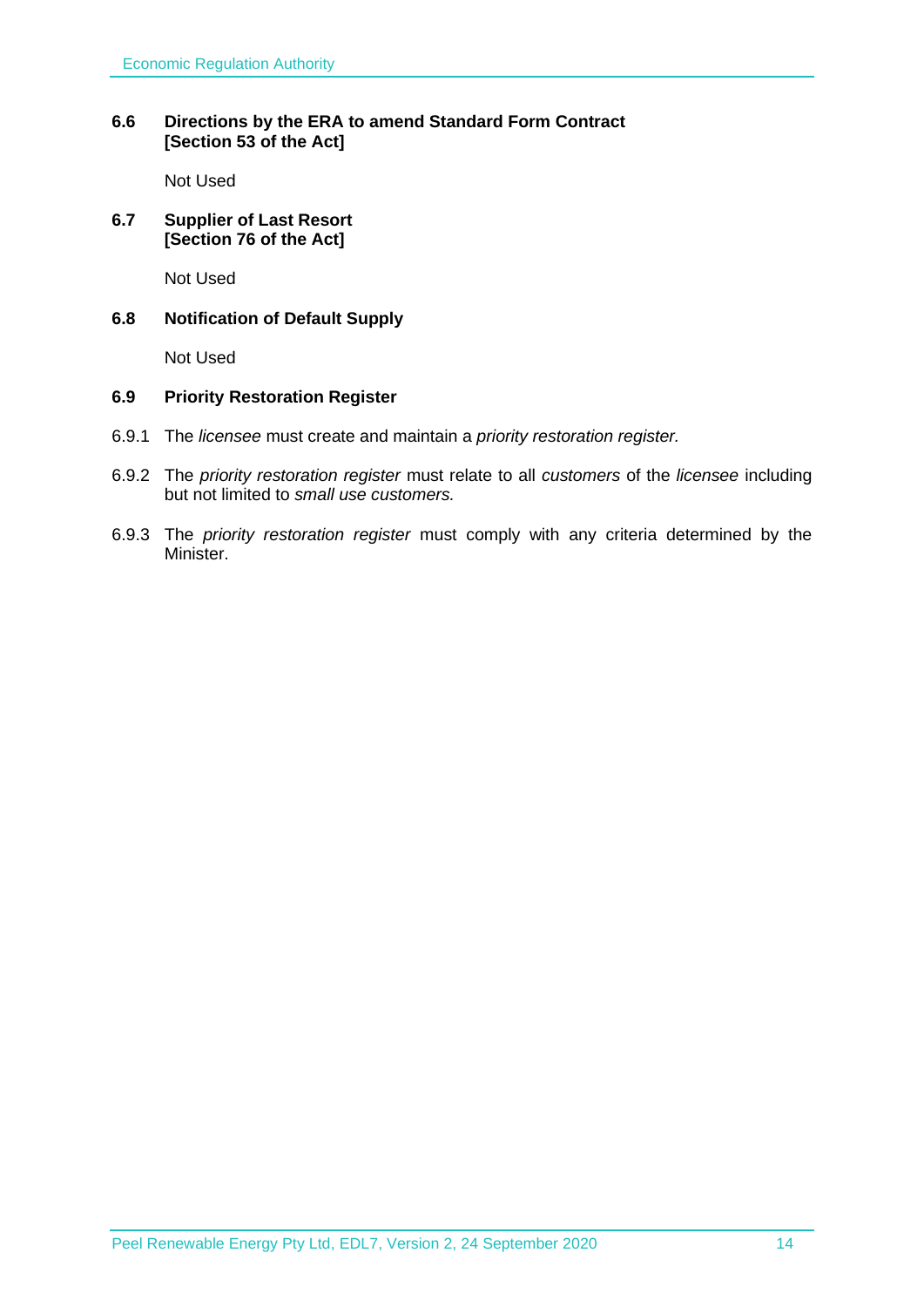# <span id="page-14-0"></span>**Schedule 1 – Additional Licence Clauses**

## **1. Compliance with the Electricity Industry (Customer Transfer) Code 2016**

- Despite clause 4.1 of the *licence*, the *licensee* is not required to comply with  $1.1$ the *Electricity Industry (Customer Transfer) Code 2016* as long as there is only one retailer selling *electricity* transported through the *distribution system* covered by this *licence*.
- $1.2$ The *licensee* must notify the *ERA* within 10 *business days* of the *licensee* becoming aware that there is more than one retailer selling *electricity* transported through the *distribution system* covered by this *licence*.

## **2. Compliance with the requirement to maintain a Priority Restoration Register**

- $2.1$ Despite clause 6.9 of the *licence*, the *licensee* is not required to maintain a *priority restoration register* where the *distribution system* covered by this *licence* transports *electricity* to one *customer* only.
- 2.2 The *licensee* must notify the *ERA* within 10 *business days* of the *licensee* becoming aware that the *distribution system* covered by this *licence* transports *electricity* to more than one *customer*.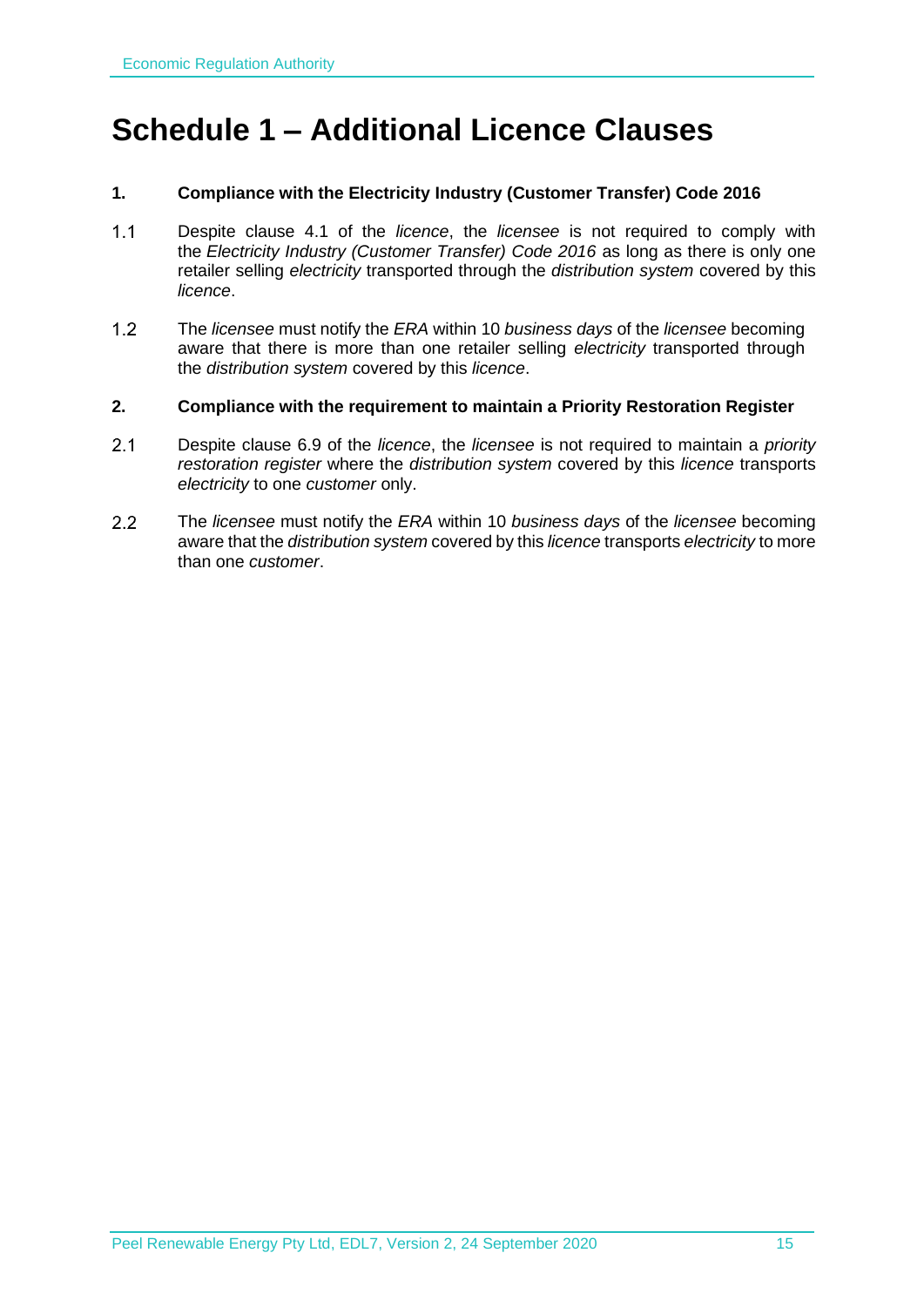# <span id="page-15-0"></span>**Schedule 2 – Licence Area Plans**